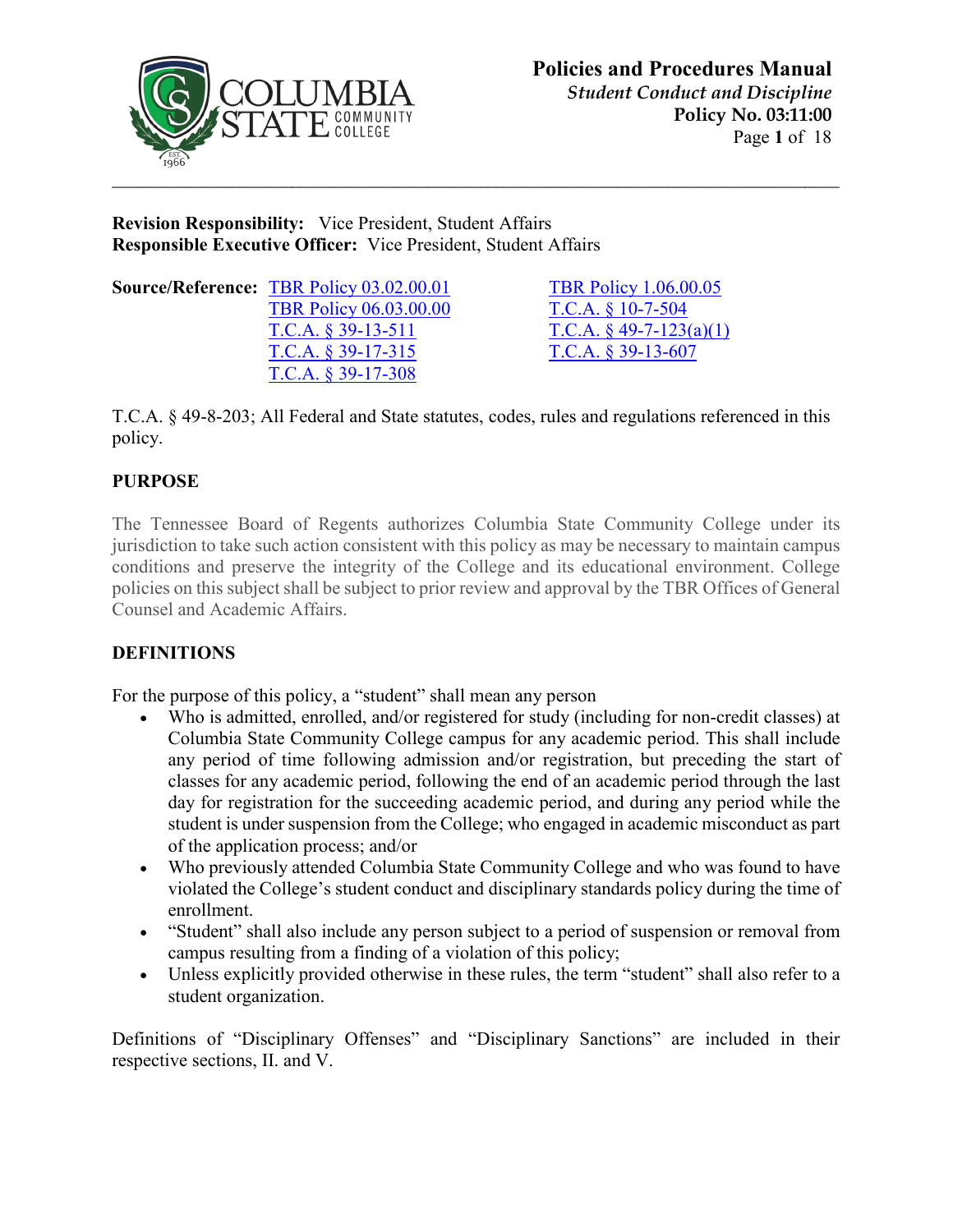

## **POLICY**

- I. Policy Statement
	- A. Students enrolled at Columbia State Community College are citizens of their civic communities as well as the academic community. As such they are expected to conduct themselves as law-abiding members of each community at all times.
	- B. Admission to Columbia State Community College carries with it special privileges and imposes special responsibilities apart from those rights and duties enjoyed by non-students. In recognition of the special relationship that exists between the College and the academic community which it seeks to serve, the Tennessee Board of Regents ("TBR" or "the Board") has authorized the President of the College under its jurisdiction to take such action as may be necessary to maintain conditions on College-owned and controlled properties and to preserve the integrity of the College and its educational environment.
	- C. Pursuant to this authorization and in fulfillment of its duties to provide a secure and stimulating atmosphere in which individual and academic pursuits may flourish, the Board has developed the following policy, which is intended to govern student conduct at the institutions under its jurisdiction.
	- D. Each College under the jurisdiction of the TBR is directed to implement policies subject to, and consistent with, this policy.
	- E. In addition, students are subject to all federal, state, and local laws and ordinances. If a student's violation of such laws or ordinances also adversely affects the College's pursuit of its educational objectives, the College may enforce its own policies regardless of the status or outcome of any external proceedings instituted by other civil or criminal authorities.
	- F. Students are responsible for compliance with this policy and with College policies and regulations.
	- G. Disciplinary action may be taken against a student for violation of policies and regulations that occur on College owned, leased or otherwise controlled properties, while participating in international or distance learning programs, and off campus, when the conduct impairs, interferes with, or obstructs any College activity or the mission, processes, and functions of the College. In the case of violations that occur off College owned, leased, or controlled properties, the College will take into account whether the violation impairs, interferes with, or obstructs any College activity, or the mission, processes, and function of the College, including, but not limited to, conduct that: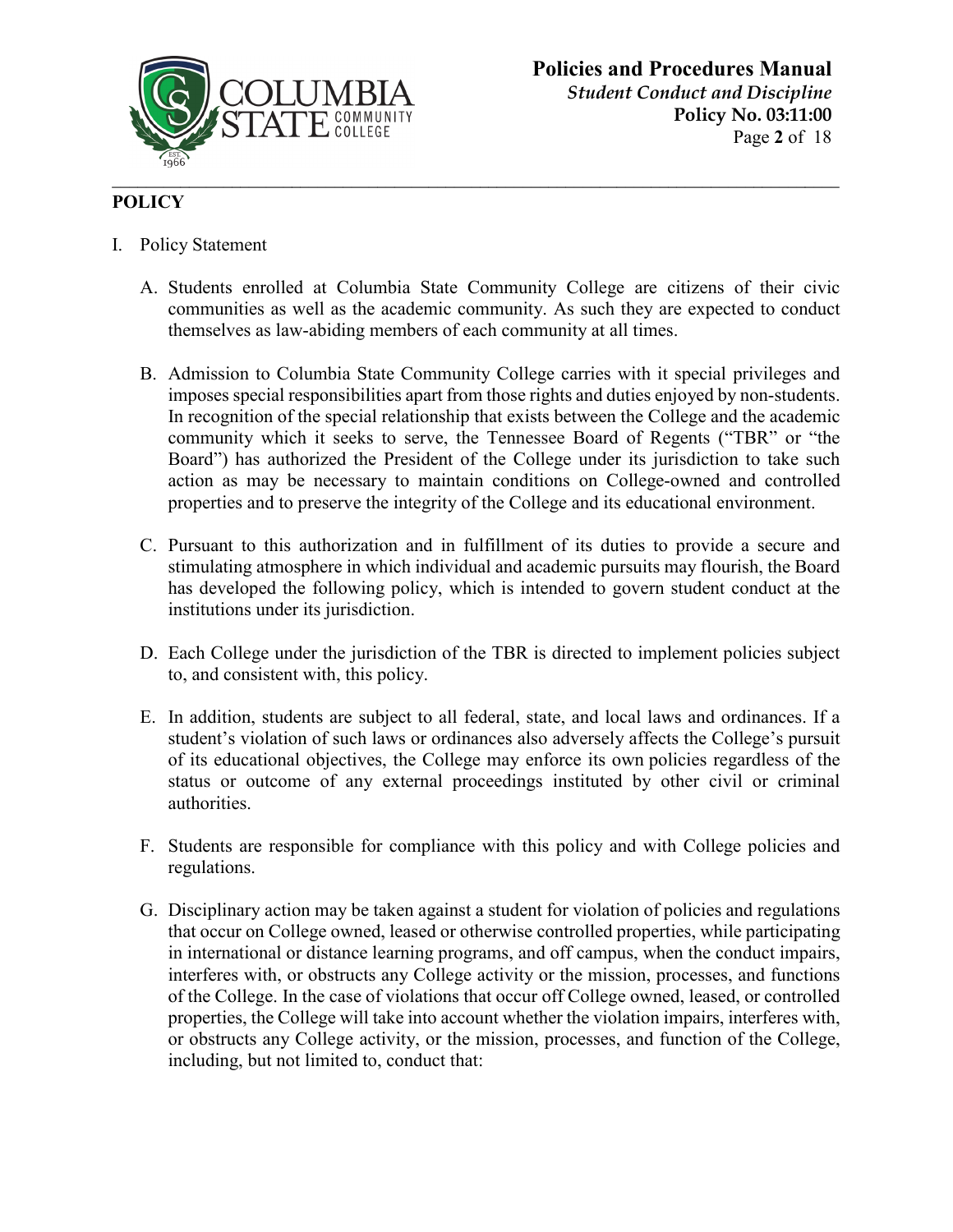

- 1. occurs in connection with any College activity, including but not limited to, international, distance, online, or remote learning programs, athletic events and other extracurricular activities, clinical, internship, practicum, and similar activities;
- 2. occurs while using College resources, such as computers and network systems;
- 3. involves or affects another member of the College (a student, faculty, staff member, or guest of the College); or
- 4. poses a credible, serious threat to the health and safety of the College community.
- H. This policy, and related material incorporated herein by reference, is applicable to student organizations as well as individual students. Whether a student organization will be held responsible for a violation of these rules by one or more of its members will be based on the following considerations:
	- 1. the violation is endorsed by the student organization or any of its officers. "Endorsed by" includes, but is not limited to, active or passive consent or support, having prior knowledge that the conduct was likely to occur, or helping to plan, advertise, or promote the conduct;
	- 2. the violation took place during the course of an activity paid for by the student organization or by members of the student organization to support the activity in question;
	- 3. the prohibited conduct occurred on property owned, controlled, rented, leased, or used by the student organization or any of its members for an organizational event;
	- 4. the prohibited conduct was related to initiation, admission into, affiliation with, or as a condition for continued membership in the student organization; and
	- 5. one or more officers of the student organization had prior knowledge or reasonably should have known the prohibited conduct would likely take place.
- I. Confidentiality of Discipline Process. Subject to the exceptions provided pursuant to the Family Educational Rights and Privacy Act of 1974 (FERPA), 20 U.S.C. 1232g, the Tennessee Public Records Act, [T.C.A. § 10-7-504,](https://codes.findlaw.com/tn/title-10-public-libraries-archives-and-records/tn-code-sect-10-7-504.html) and/or other state and federal law, a student's disciplinary records and files are considered "education records" and are confidential in accordance with those statutes.
- J. Matters involving sexual harassment, sexual assault, stalking, domestic violence, and dating violence occurring within an education program or activity, if within the scope of [TBR Policy 6.03.00.00,](https://policies.tbr.edu/policies/sexual-misconduct) Sexual Misconduct, which implements 34 C.F.R. Part 106 related to Title IX of the Education Amendments of 1972, shall proceed in accordance with [TBR](https://policies.tbr.edu/policies/sexual-misconduct)  [Policy 6.03.00.00,](https://policies.tbr.edu/policies/sexual-misconduct) Sexual Misconduct, and not this policy.
- II. Disciplinary Offenses
	- A. Disciplinary measures shall be imposed according to this policy and the College's restatement of this policy and applicable procedures and processes.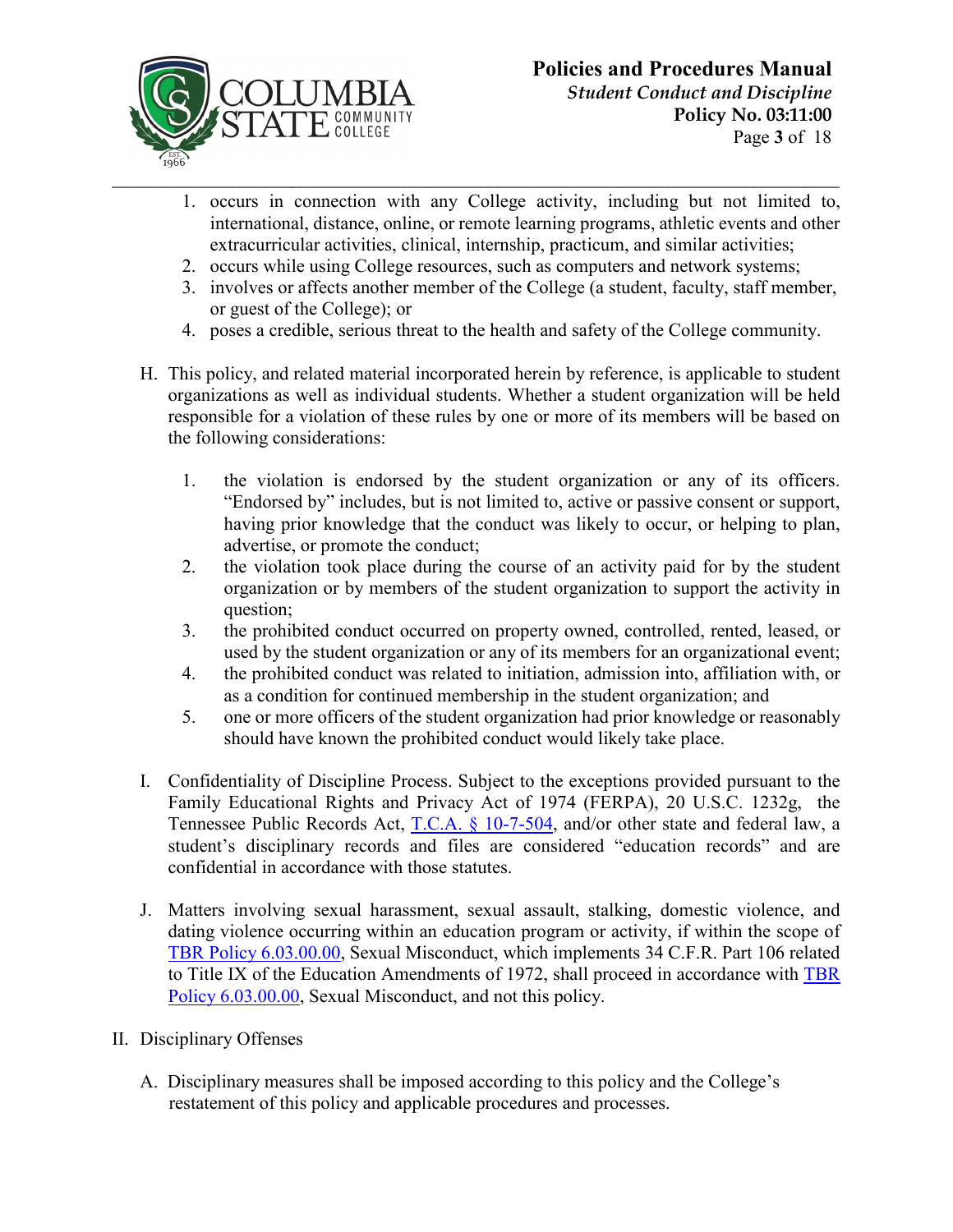

- B. Institutions shall use the "preponderance of the evidence" standard. A preponderance of the evidence means the greater weight of the evidence or that, according to the evidence, the conclusion sought by the party with the burden of proof is the more probable conclusion.
- C. These rules shall not be used to violate rights guaranteed under the constitution of the State of Tennessee or the constitution of the United States.
- D. The College shall adopt and publish notice of offenses for which both individuals and student organizations may be subject to disciplinary action.
- E. Both students and student organizations may be subject to disciplinary action for the following disciplinary offenses identified in this policy:
	- 1. Threatening Conduct. Any conduct, threatened conduct, or attempted conduct that, poses a threat to a person's safety, health, or personal well-being including, but not limited to, endangering the health, safety, or welfare of any person; engaging in conduct that causes a reasonable person to fear harm to his or her health, safety or welfare; or making an oral or written statement that an objectively reasonable person hearing or reading the statement would interpret as a serious expression of an intent to commit an act of unlawful violence to a particular individual or group of individuals;
	- 2. Disruptive Conduct. Any conduct, threatened conduct, or attempted conduct that is disruptive to the College's learning environment, including, but not limited to, engaging in any action that interferes with the ability of the instructor to teach or other students to learn. Disruptive conduct in the class setting (which includes but is not limited to remote education and off-site locations) includes, but is not limited to, behavior that obstructs or disrupts the learning environment (e.g., offensive language, harassment of students or instructors, repeated outbursts from a student that disrupt the flow of instruction or prevent concentration, failure to cooperate in maintaining class decorum, etc.), text messaging, and the continued use of any electronic or other noise or light emitting device which disturbs others;
	- 3. Hazing. Hazing, as defined in  $T.C.A. \S$  49-7-123(a)(1), means any intentional or reckless act, on or off the property, of any higher education institution by an individual acting alone, or with others, which is directed against any other person(s) that endangers the mental or physical health or safety of that person(s), or which induces or coerces a person(s) to endanger such person(s) mental or physical health or safety. Hazing does not include customary athletic events or similar contests or competitions, and is limited to those actions taken and situations created in connection with initiation into or affiliation with any organization;
	- 4. Disorderly Conduct. Any individual or group behavior which is abusive, obscene, lewd, indecent (including, without limitation, public exposure of one's sex organs, public urinating, and public sexual acts), violent, excessively noisy, disorderly, or which unreasonably disturbs College functions, operations, classrooms, other groups or individuals;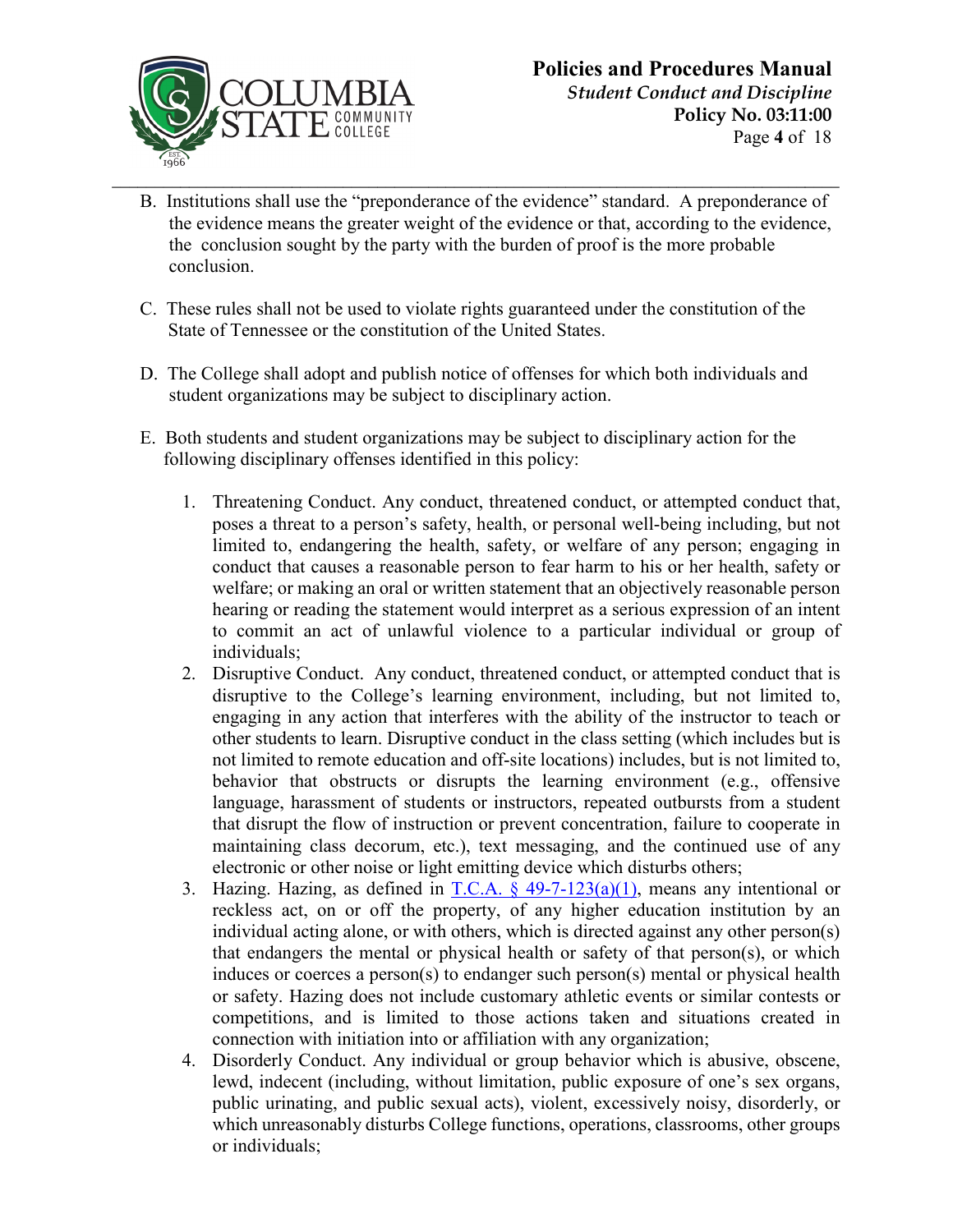

- 5. Obstruction of or Interference with College activities or facilities. Any intentional interference with or obstruction of any College, program, event, or facility including but not limited to the following:
	- a. Any unauthorized occupancy of facilities owned or controlled by the College or blockage of access to or from such facilities;
	- b. Interference with the right of any College member or other authorized person to gain access to any activity, program, event or facilities sponsored or controlled by the College;
	- c. Any obstruction or delay of a security officer, public safety officer, police officer, firefighter, EMT, or any official of the College, or failure to comply with any emergency directive issued by such person in the performance of their duty;
	- d. Participation in a demonstration that substantially impedes institutional operations; or
	- e. Obstruction of the free flow of pedestrian or vehicular traffic on property owned, leased or controlled by the College or at a College activity.
- 6. Misuse of or Damage to Property. Any act of misuse, vandalism, malicious or unwarranted damage or destruction, defacing, disfiguring or unauthorized use of property belonging to the College or a member of the College community including, but not limited to, any personal property, fire alarms, fire equipment, elevators, telephones, institution keys, library materials and/or safety devices;
- 7. Theft, Misappropriation, or Unauthorized Sale of Property;
- 8. Misuse of Documents or Identification Cards. Any forgery, alteration of or unauthorized use of College documents, forms, records or identification cards, including the giving of any false information, or withholding of necessary information, in connection with a student's admission, enrollment or status in the College;
- 9. Weapons. Possessing, carrying, using, storing, or manufacturing any weapon on College controlled properties or in connection with a College affiliated activity, unless federal or state law provides a student with an affirmative right to possess or carry a weapon on College controlled properties or in connection with an Collegeaffiliated activity.
- 10. Explosives, Fireworks, Flammable, and Hazardous Materials. The unauthorized possession, ignition or detonation of any object or article that represents a potential danger to the College community, including, but not limited to, explosives, fireworks, flammable materials, ammunition, hazardous liquids, chemicals, or hazardous materials;
- 11. Alcoholic Beverages and Alcohol-Related Conduct. The use, possession, and/or sale of alcoholic beverages on College owned or controlled properties or in connection with any College activity unless expressly permitted by the College;
- 12. Drugs. The unlawful possession, use, sale, or manufacture of any drug or controlled substance (including, but not limited to, any stimulant, depressant, narcotic or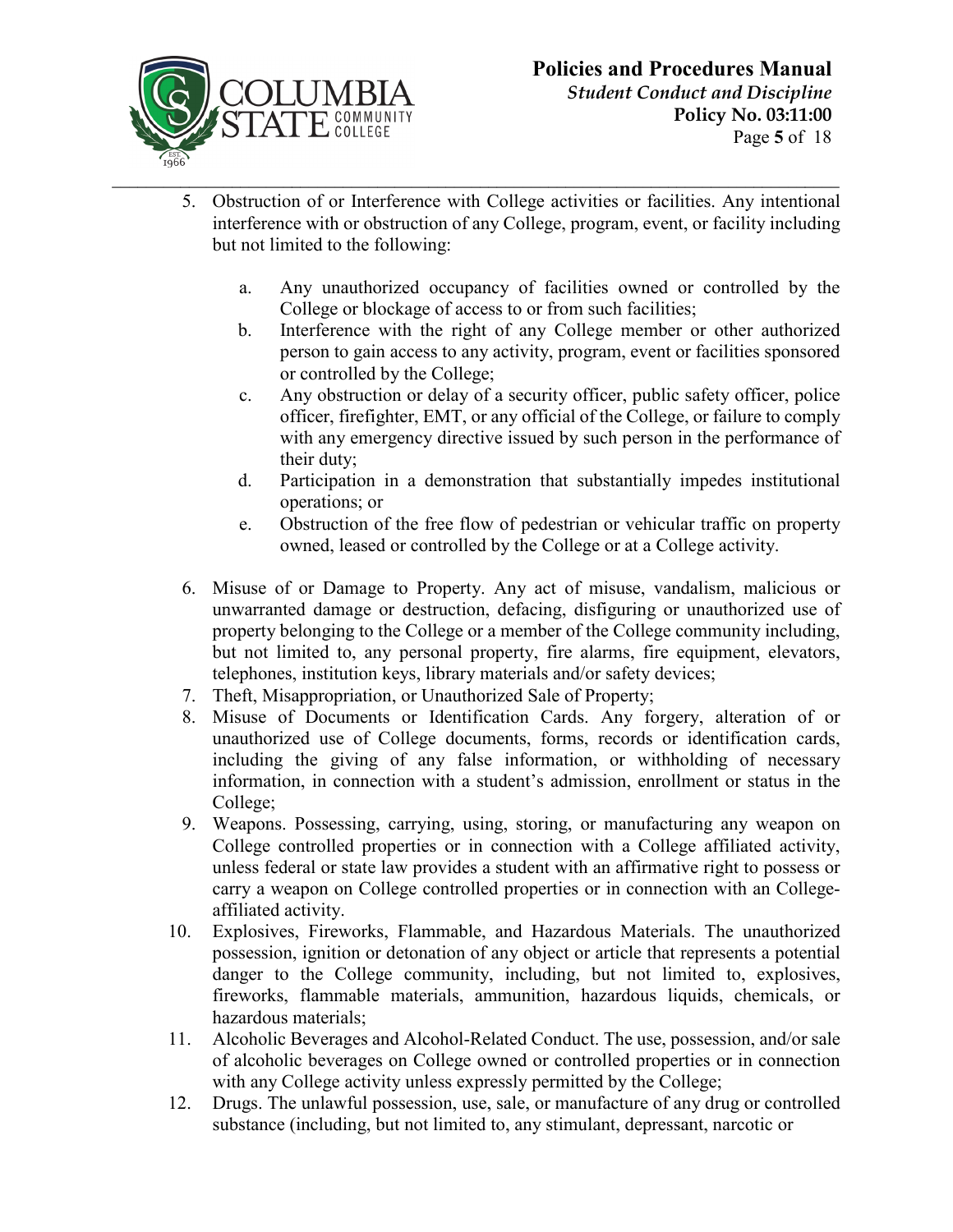

hallucinogenic drug, or marijuana). This offense includes using or possessing a prescription drug if the prescription was not issued to the student, as well as the violation of any local ordinance, state, or federal law concerning the unlawful possession or use of drugs;

- 13. Drug Paraphernalia. The use, possession, distribution, sale, or manufacture of equipment, products or materials that are used or intended for use in manufacturing, growing, using or distributing any drug or controlled substance. This offense includes the violation of any local ordinance, state, or federal law concerning the unlawful possession of drug paraphernalia;
- 14. Public Intoxication. Appearing on institution owned or controlled property or at an institutional sponsored event while under the influence of alcohol, a controlled substance, or of any other intoxicating substance;
- 15. Gambling. Unlawful gambling in any form;
- 16. Financial Irresponsibility. Failure to meet financial responsibilities to the College promptly including, but not limited to, knowingly passing a worthless check or money order in payment to the institution;
- 17. Unacceptable Conduct Related to Disciplinary Proceedings. Any conduct at any stage of a College disciplinary proceeding or investigation that is contemptuous, threatening, retaliatory, or disorderly, including false complaints, false testimony or other falsification of evidence, and attempts to influence the impartiality of a member of an adjudicatory body, verbal or physical harassment or intimidation of an College official, hearing panel member, complainant, respondent or witness;
- 18. Failure to Cooperate with College Officials. Failure to comply with reasonable directions of College officials acting in the performance of their duties. This includes, but is not limited to, failing to respond to a request to report to a College administrative office, failing to cooperate in a College investigation, and/or failing to appear at a College hearing, including, without limitation, a disciplinary hearing;
- 19. Attempts, Aiding and Abetting. Any attempt to commit any of the offenses listed under this section or the aiding or abetting of the commission of any of the offenses listed under this section. (An attempt to commit an offense is defined as the intention to commit the offense coupled with the taking of some action toward its commission.) Being present during the planning or commission of any offense listed under this section without having made an immediate report to the College prior to the commission of the planned offense will be considered as aiding and abetting. Students who anticipate or observe an offense must remove themselves from the situation and are required to report the offense to the College;
- 20. Violations of State or Federal Laws. Any conviction of violation of state or federal laws, rules, or regulations prohibiting conduct or establishing offenses;
- 21. Violation of Imposed Disciplinary Sanctions. Intentional or unintentional violation of a disciplinary sanction imposed through a College disciplinary proceeding;
- 22. Sexual Misconduct. Committing any act of sexual assault, rape, sexual battery, domestic violence, or dating violence as defined by state or federal law;
- 23. Harassment, Stalking, or Retaliation. Any conduct that falls within [T.C.A. § 39-17-](https://codes.findlaw.com/tn/title-39-criminal-offenses/tn-code-sect-39-17-308.html) [308](https://codes.findlaw.com/tn/title-39-criminal-offenses/tn-code-sect-39-17-308.html) (Harassment) or [T.C.A. § 39-17-315](https://codes.findlaw.com/tn/title-39-criminal-offenses/tn-code-sect-39-17-315.html) (Stalking) or "student-on-student harassment," which means unwelcome conduct directed toward a person that is discriminatory on a basis prohibited by federal, state, or local law, and that is so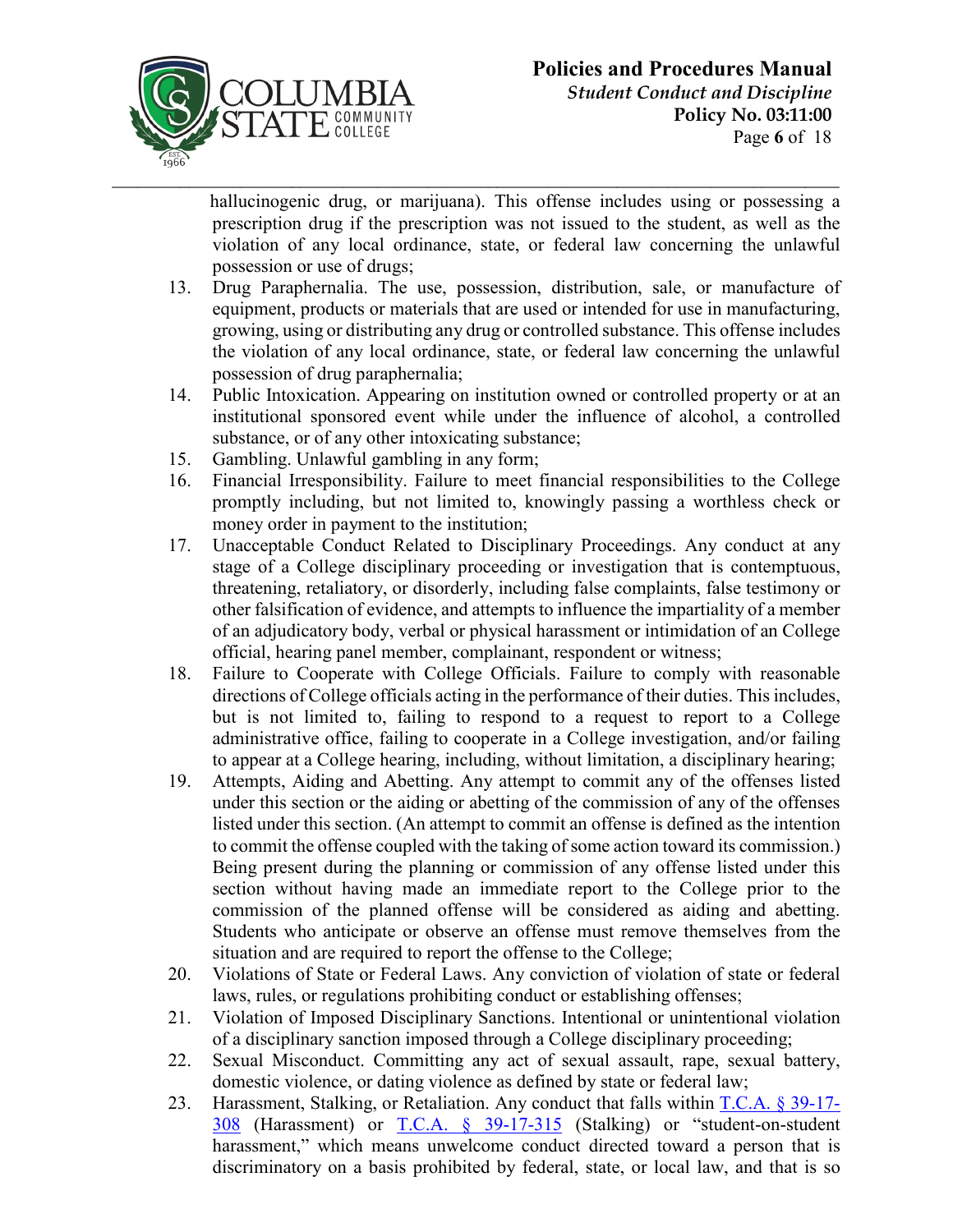

severe, pervasive, and objectively offensive that it effectively bars the victim's access to educational opportunity or benefit. Engaging in "retaliation," which is an act or omission committed by a student because of another person's participation in a protected activity that would discourage a reasonable person from engaging in protected activity. Retaliation violates these standards regardless of whether the underlying allegation of a violation of policy is ultimately found to have merit. Retaliation can include, without limitation: an act or omission committed against a person's family, friends, advisors, and or other persons reasonably expected to provide information in connection with a College investigation or hearing, and an act or omission committed by a student through a third party;

- 24. Discrimination. Any conduct prohibited by any federal or state law, rule, or regulation related to discrimination, harassment, or retaliation;
- 25. Academic Misconduct. Any action or attempted action designed to provide an unfair academic advantage or disadvantage for oneself or others. Academic misconduct includes a wide variety of behaviors such as plagiarism, cheating, fabrication, and other academic dishonesty. For purposes of this policy the following definitions apply:
	- a. Plagiarism. The adoption or reproduction of ideas, words, statements, images, or works of another person as one's own without proper attribution. Examples include but are not limited to copying of passages from works of others into one's own work without acknowledgment; summarizing or paraphrasing ideas from another source without proper attribution, unless such information is recognized as common knowledge; and using facts, statistics graphs, representations, or phrases without proper attribution;
	- b. Cheating. Using or attempting to use unauthorized materials, information, or aids in any academic exercise or test/examination. Examples include but are not limited to copying another's work; obtaining or giving unauthorized assistance; unauthorized collaboration or collusion with another person; having another person take a test for a student; and the use of unauthorized materials or devices. The term academic exercise includes all forms of work submitted for credit or hours;
	- c. Fabrication. Falsifying, fabricating, or misrepresenting data, research results, citations or other information in connection with an academic assignment. Unauthorized falsification or invention of any information or citation in an academic exercise.
- 26. Unauthorized Duplication or Possession of Keys. Making, causing to be made or the possession of, with the intent to use or make available for use by others, any key for any College facility without proper authorization;
- 27. Litter. Dispersing litter in any form onto the grounds or facilities of the campus;
- 28. Pornography. Public display of literature, films, pictures or other materials which an average person applying contemporary community standards would find, (1) taken as a whole, appeals to the prurient interest, (2) depicts or describes sexual conduct in a patently offensive way, and/or (3) taken as a whole, lacks serious literary, artistic, political or scientific value;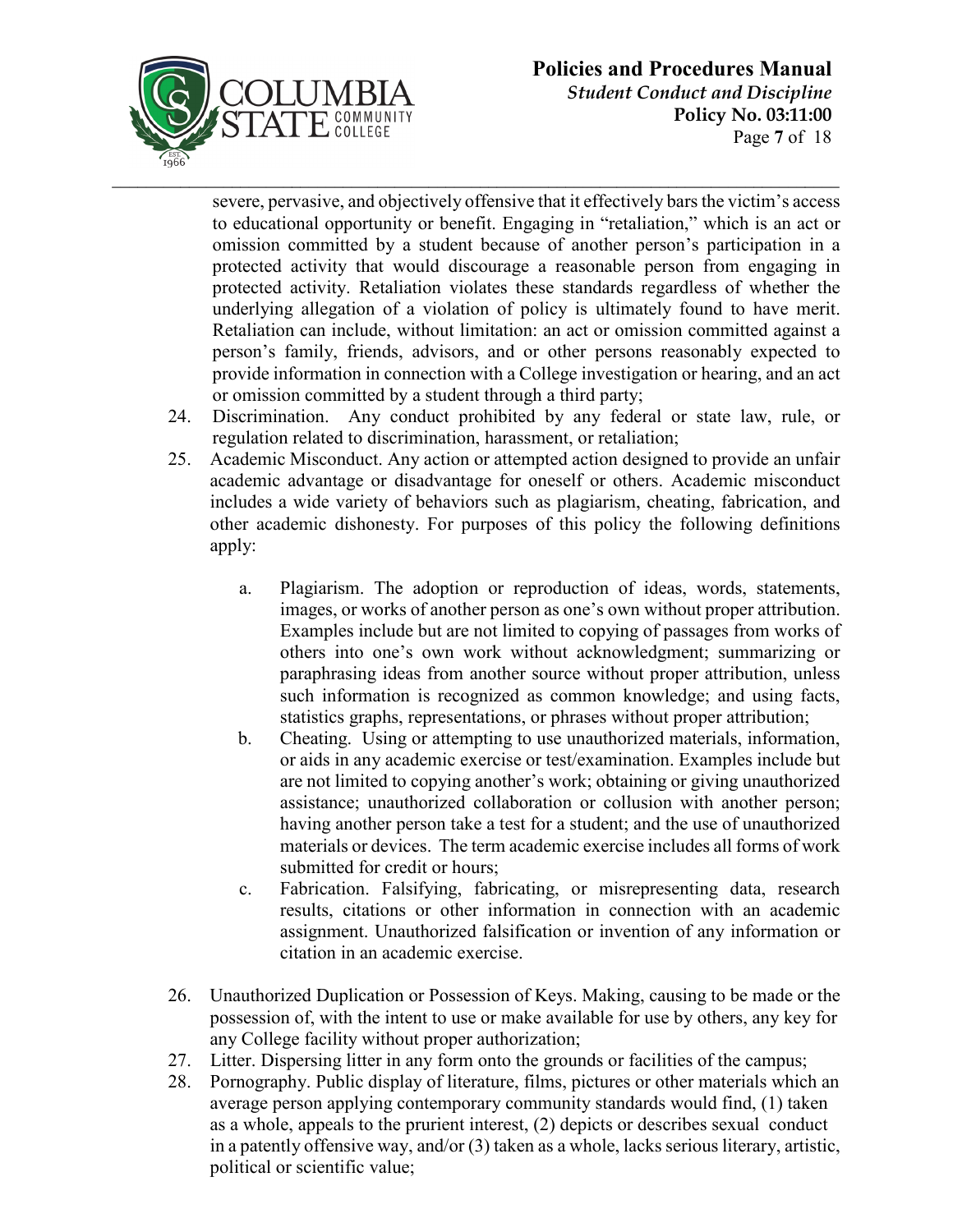

- 29. Abuse of Computer Resources and Facilities. Misusing and/or abusing campus computer resources including, but not limited to the following:
	- a. Use of another person's identification to gain access to College computer resources;
	- b. Use of College computer resources and facilities to violate copyright laws, including, but not limited to, the act of unauthorized distribution of copyrighted materials using College information technology systems;
	- c. Unauthorized access to a computer or network file, including but not limited to, altering, using, reading, copying, or deleting the file;
	- d. Unauthorized transfer of a computer or network file;
	- e. Use of computing resources and facilities to send abusive or obscene correspondence;
	- f. Use of computing resources and facilities in a manner that interferes with normal operation of the College computing system;
	- g. Use of computing resources and facilities to interfere with the work of another student, faculty member, or College official; and
	- h. Unauthorized peer-to-peer file sharing;
- 30. Unauthorized Access to College Facilities and/or Grounds. Any unauthorized access and/or occupancy of College facilities and/or grounds is prohibited, including, but not limited to, gaining access to facilities and grounds that are closed to the public, being present in areas of campus that are open to limited guests only, being present in academic buildings after hours without permission, and being present in buildings when the student has no legitimate reason to be present;
- 31. Providing False Information. Giving any false information to, or withholding necessary information from, any College official acting in the performance of his or her duties in connection with a student's admission, enrollment, or status in the College;
- 32. Observation Without Consent. Observation Without Consent, which is prohibited by [T.C.A. § 39-13-607](https://codes.findlaw.com/tn/title-39-criminal-offenses/tn-code-sect-39-13-607.html) (a criminal statute) for purposes of this policy, means knowingly spying upon, observing, or otherwise viewing an individual, regardless of whether a photo, video, or recording is made, when the individual is in a place where there is reasonable expectation of privacy, without the prior effective consent of the individual, if the viewing would offend or embarrass an ordinary person if the person knew the person was being viewed. This includes, but is not limited to, taking video or photographic images in shower/locker rooms, living quarters, restrooms, and storing, sharing, and/or distributing of such unauthorized images by any means;
- 33. Smoking Violations. Smoking or tobacco use in any College building or facility, in any state-owned vehicle, or on any College grounds or properties, unless in a designated smoking or tobacco use area. For the purposes of these rules, "tobacco use" includes, but is not limited to, the personal use of any tobacco product, whether intended to be lit or not, which includes smoking tobacco or other substances that are lit and smoked, as well as the use of an electronic cigarette or any other device intended to simulate smoking, and the use of smokeless tobacco, including snuff;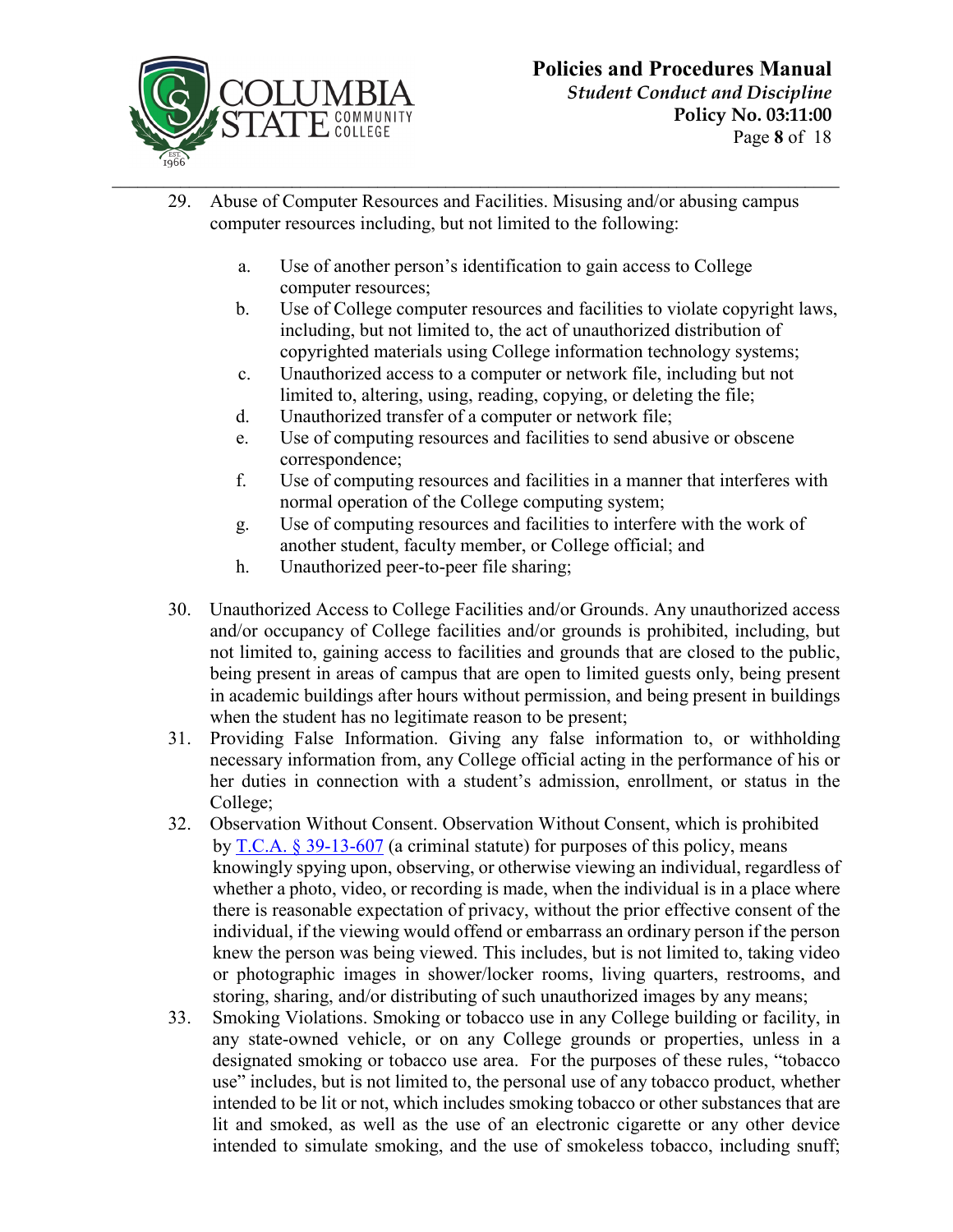

chewing tobacco; smokeless pouches; any form of loose-leaf, smokeless tobacco; and the use of unlit cigarettes, cigars, and pipe tobacco;

- 34. Maintenance of Ethical and Professional Standards. Failure to maintain the high ethical and professional standards of the various disciplines of the health professions may subject a student to suspension from a program, dismissal from a program, or other appropriate remedial action.
	- a. A student enrolled in a program leading to a degree or certificate in a health profession is subject to disciplinary action up to and including suspension and dismissal from a program for engaging in the following acts of misconduct, regardless of location:
		- (1) Commission of an offense classified as a felony by Tennessee or federal criminal statutes;
		- (2) Unlawful use, possession, or sale of drugs or narcotics, whether or not felonious;
		- (3) Other unprofessional or unethical conduct that would bring disrepute and disgrace upon both the student and profession and that would tend to substantially reduce or eliminate the student's ability to effectively practice the profession in which discipline he or she is enrolled; or
		- (4) Conduct that is in violation of either a relevant Tennessee statute establishing professional standards or a rule or regulation of a Tennessee regulatory board or other body responsible for the establishment and enforcement of professional standards.
	- b. A person applying for admission to a health profession program may be denied admission to the program on the basis of his or her violation of the aforementioned ethical and professional standards;
- 35. Traffic and Parking Fines. Receiving \$100.00 or more in traffic and/or parking violations on College property or College-controlled property during any semester.
- 36. Indecent Exposure. Indecent Exposure, which is prohibited by [T.C.A. § 39-13-511](https://codes.findlaw.com/tn/title-39-criminal-offenses/tn-code-sect-39-13-511.html) (a criminal statute), for purposes of this policy means in a public place intentionally exposing one's genitals or buttocks to another or engaging in sexual contact or sexual penetration where the person reasonably expects that the acts will be viewed by another, and the acts will offend an ordinary viewer or are for the purpose of sexual arousal and/or gratification.
- F. Disciplinary Holds
	- 1. A College may place a hold on a student record when the student has
		- a. Withdrawn from the College while a disciplinary meeting and/or proceeding is pending;
		- b. Not responded to a College official's request for a meeting or hearing; or
		- c. Been suspended or expelled.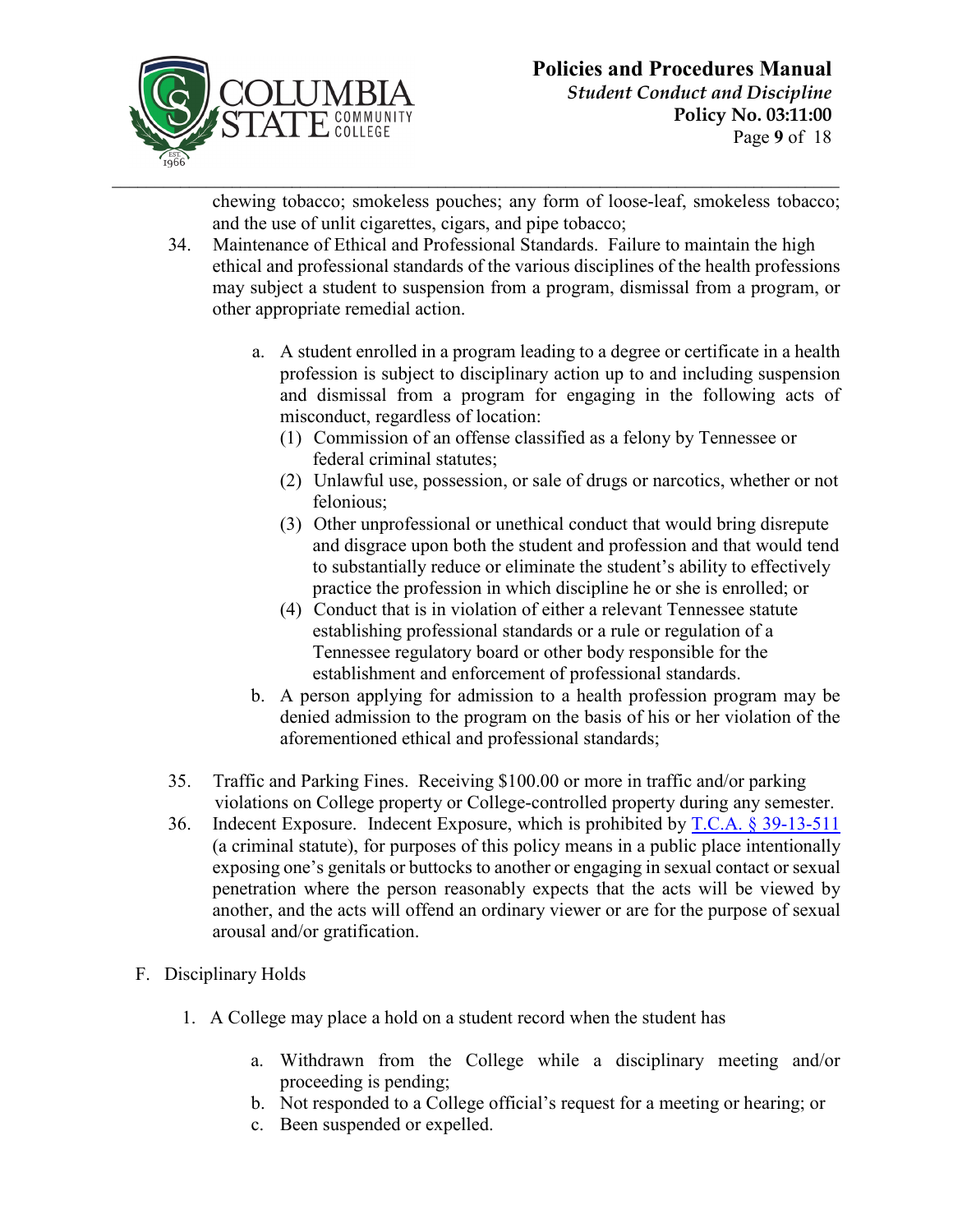

- 2. A disciplinary hold may remain on a student's record until final resolution of a disciplinary meeting and/or disciplinary hearing.
- 3. The College will not confer a degree or credential when a student record has been placed on hold, or when a student has a pending disciplinary meeting and/or disciplinary proceeding.
- 4. Except for cases involving Academic Misconduct, the College will not revoke a degree or credential based on conduct occurring while a person was a student, but not discovered until after the awarding of a degree or credential.
- III. Classroom and Academic Misconduct
	- A. Classroom Misconduct
		- 1. The instructor has the primary responsibility for maintenance of academic integrity and controlling class (which for this policy includes any remote class and/or offsite class such as a clinic site or other non-traditional class environment) behavior and responding to disruptive conduct.
		- 2. The instructor may order the temporary removal or exclusion from the class of any student engaged in disruptive conduct or other conduct that violates this policy for each class session during which the conduct occurs. Extended or permanent exclusion from the classroom, beyond the session in which the conduct occurred, or further disciplinary action can be effected only through appropriate procedures.
	- B. Academic Misconduct
		- 1. Academic misconduct is prohibited. Students guilty of academic misconduct, either directly or indirectly, through participation or assistance, are immediately responsible to the instructor of the class. In addition to other possible disciplinary sanctions which may be imposed in accordance with this policy, the instructor has the authority to take academic discipline consistent with institutional policy, procedures, and processes.
		- 2. An instructor who determines that a student has engaged in academic misconduct may choose to exercise academic discipline by lowering to any extent, including to a grade of "F" or "zero," a student's grade in the course, assignment, or examination affected by the alleged academic misconduct.
		- 3. An instructor who initiates academic discipline shall inform the appropriate Dean (or other individual(s) identified by the College) in writing of the finding of academic misconduct, the basis therefore, the academic discipline imposed, and the appeals process within five (5) days of the imposition of academic discipline.
		- 4. A student may not withdraw from a course pending final resolution of an allegation of academic misconduct. Students are permitted and encouraged to continue attending class until the academic disciplinary decision, including all appeals, is final.
		- 5. A student charged with academic misconduct has the option of either accepting the academic discipline imposed by the instructor or initiating the appeals process to challenge the allegation of academic misconduct or the severity of the academic discipline. If the student does not respond in writing within five (5) days by either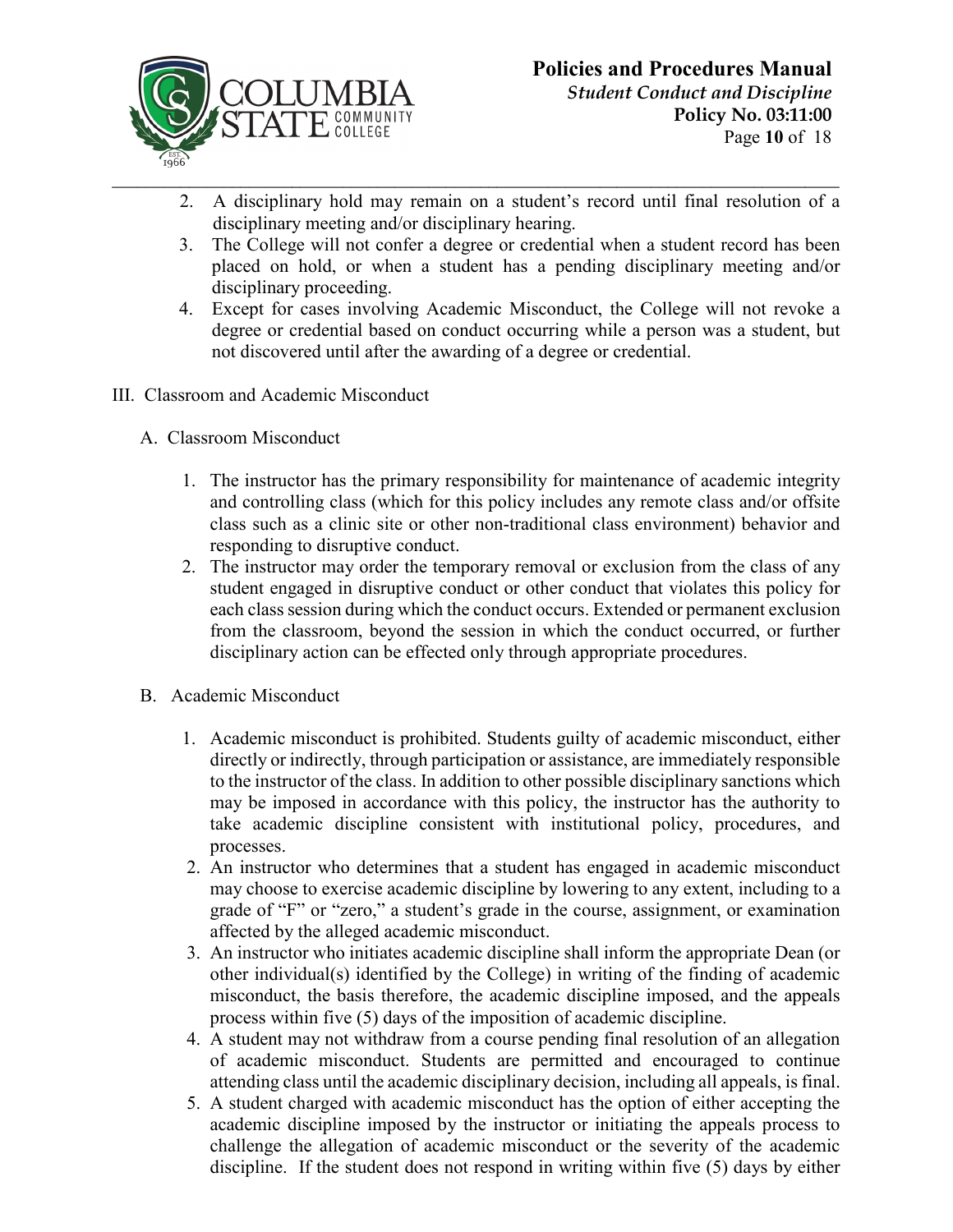

accepting or appealing the academic discipline to the College academic misconduct appeals committee, the student waives the right to contest the academic discipline, at which time it becomes final.

- 6. A College academic misconduct appeals committee shall consist of at least three (3) individuals and include at least one (1) student. The Vice President for Academic Affairs or other administrator identified by the College will assemble the committee and coordinate the hearing, but will not participate on the committee. Any individual who has an interest in the incident, a conflict of interest, or a bias is not permitted to serve on the committee. The College may maintain standing pools from which individuals may appointed and/or appoint ad hoc academic misconduct appeals committees. At a technical college the president has the authority to appoint a single administrator to perform the functions of the academic misconduct appeals committee and to effectuate the processes identified in this policy.
- 7. The academic misconduct appeals committee will set a hearing date that is within fifteen (15) business days of receipt of date of the student's appeal. The student must receive at least seven (7) calendar days' notice of the date, time, and location of the hearing. A student will be notified of the due process protections provided for in this policy.
- 8. The academic misconduct appeals committee will conduct the appeal hearing, consider the evidence presented, and make a decision based on a simple majority vote using a preponderance of the evidence standard. The committee can either uphold, overturn, or lessen the academic discipline. The results of the committee's decision will be conveyed to the student in writing, through the Vice President for Academic Affairs or other individual identified by the College, within ten (10) business days of the hearing.
- 9. If the academic misconduct appeals committee upholds or lessens the academic discipline, the student may appeal in writing to the President within five (5) business days following receipt of the decision of the committee. The President will make a decision within ten (10) business days. The President's decision is final.
- 10. The College's Vice President for Academic Affairs, President, or other administrator identified by the College has the ability to extend any deadline in this section for good cause and upon written notice to the student.
- 11. In addition to academic discipline, a student who is found responsible for academic misconduct, either one or more times, may be subject to disciplinary sanctions in accordance with this policy.
- 12. The College shall maintain permanently all submissions by the student and all decisions of College officials and committees relating to academic misconduct.
- IV. Disciplinary Sanctions
	- A. The College shall publish this policy, provide notice of potential disciplinary sanctions applicable to both students and student organizations. Disciplinary sanctions may be imposed only after a violation of this policy has been established. Disciplinary sanctions may be imposed, either singly or in combination, by the appropriate College officials.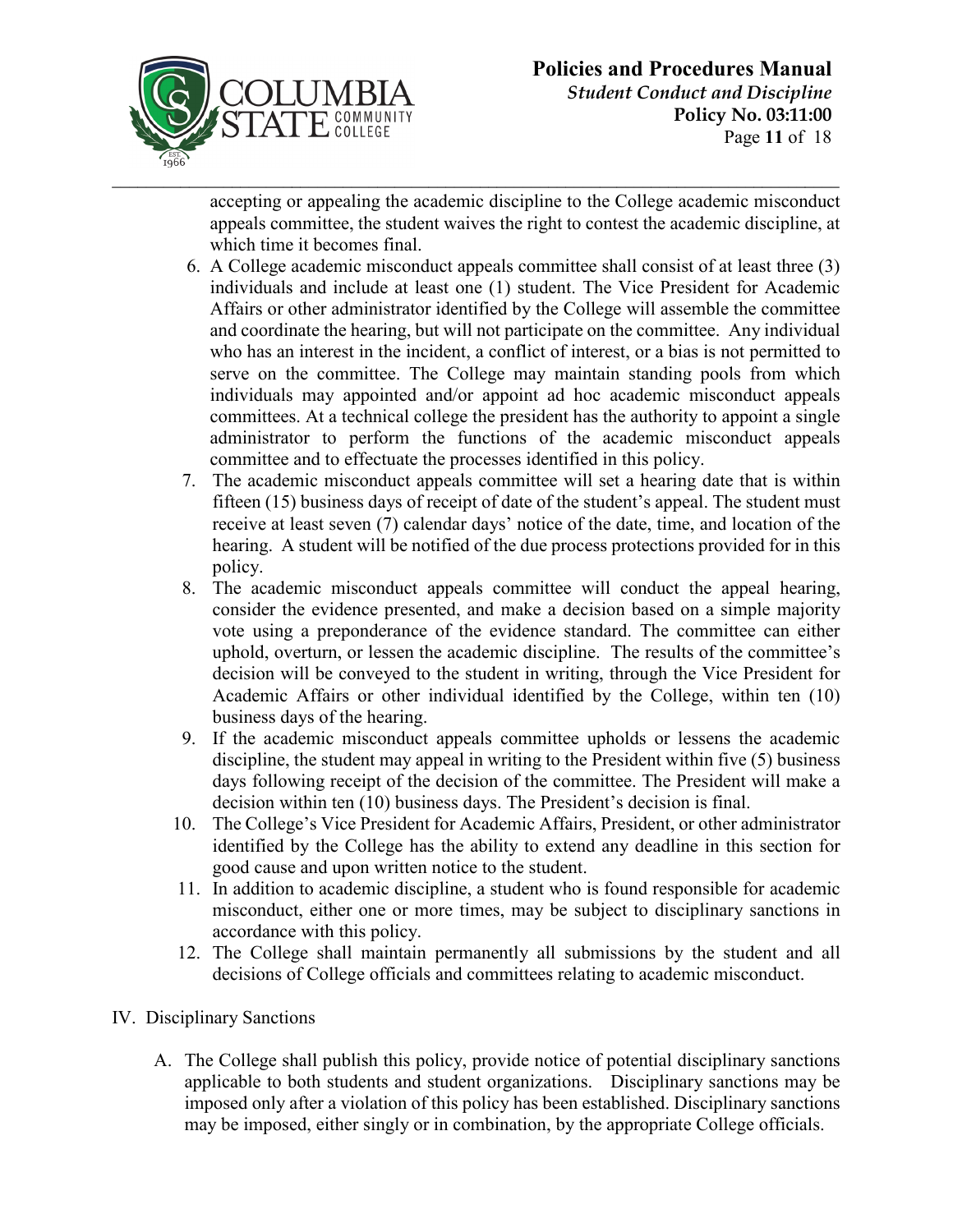

- B. Types of Sanctions
	- 1. Restitution. Restitution may be required in situations which involve theft, destruction, damage, or loss of property, or unreimbursed medical expenses resulting from physical injury. When restitution is required, the student or student organization is obligated by the appropriate College authority to compensate a party or parties for a loss suffered as a result of disciplinary violation(s). This action may take the form of appropriate service, monetary compensation, or material replacement. Any monetary payment in restitution shall be limited to actual cost of repair, replacement or financial loss;
	- 2. Warning. The appropriate College official may notify orally or in writing the student or student organization that continuation or repetition of specified conduct may be cause for other disciplinary action;
	- 3. Reprimand. A written or verbal reprimand or censure may be given to any student or student organization whose conduct violates any part of this policy and provides notice that that any further violation(s) may result in more serious penalties;
	- 4. Service to the College or Community. A student, or student organization, may be required to donate a specified number of service hours to the College performing reasonable tasks for an appropriate College office, official(s), or the local community. The service required shall be commensurate to the offense (including but not limited to service for maintenance staff for defacing College property);
	- 5. Specified Educational/Counseling Program. A student or student organization may be required to participate in specified educational or counseling program(s) relevant to the offense, or to prepare a project or report concerning a relevant topic;
	- 6. Restriction. A restriction upon a student's or student organization's privileges for a period of time may be imposed. This restriction may include, but is not limited to denial of the ability to represent the institution at any event, ability to participate in institution or TBR sponsored travel, use of facilities, parking privileges, participation in extracurricular activities or restriction of organizational privileges;
	- 7. Probation. Continued enrollment of a student or recognition of a student organization on probation may be conditioned upon adherence to this policy. Any student or organization placed on probation will be notified in writing of the terms and length of the probation. Probation may include but not be limited to restrictions upon extracurricular activities, or any other appropriate special condition(s). Any conduct in further violation of this policy while on probationary status or the failure to comply with the terms of the probationary period may result in the imposition of further disciplinary action;
	- 8 Suspension. Suspension is the separation of a student or student organization from the College for a specified period of time. Suspension may be accompanied by special conditions for readmission or recognition;
	- 9. Expulsion. Expulsion entails a permanent separation from the College. The imposition of this sanction is a permanent bar to the student's admission, or a student organization's recognition by the College. A student or organization that has been expelled may not enter College property or facilities or College-controlled properties or facilities without obtaining prior approval from an appropriate campus official with knowledge of the expulsion directive;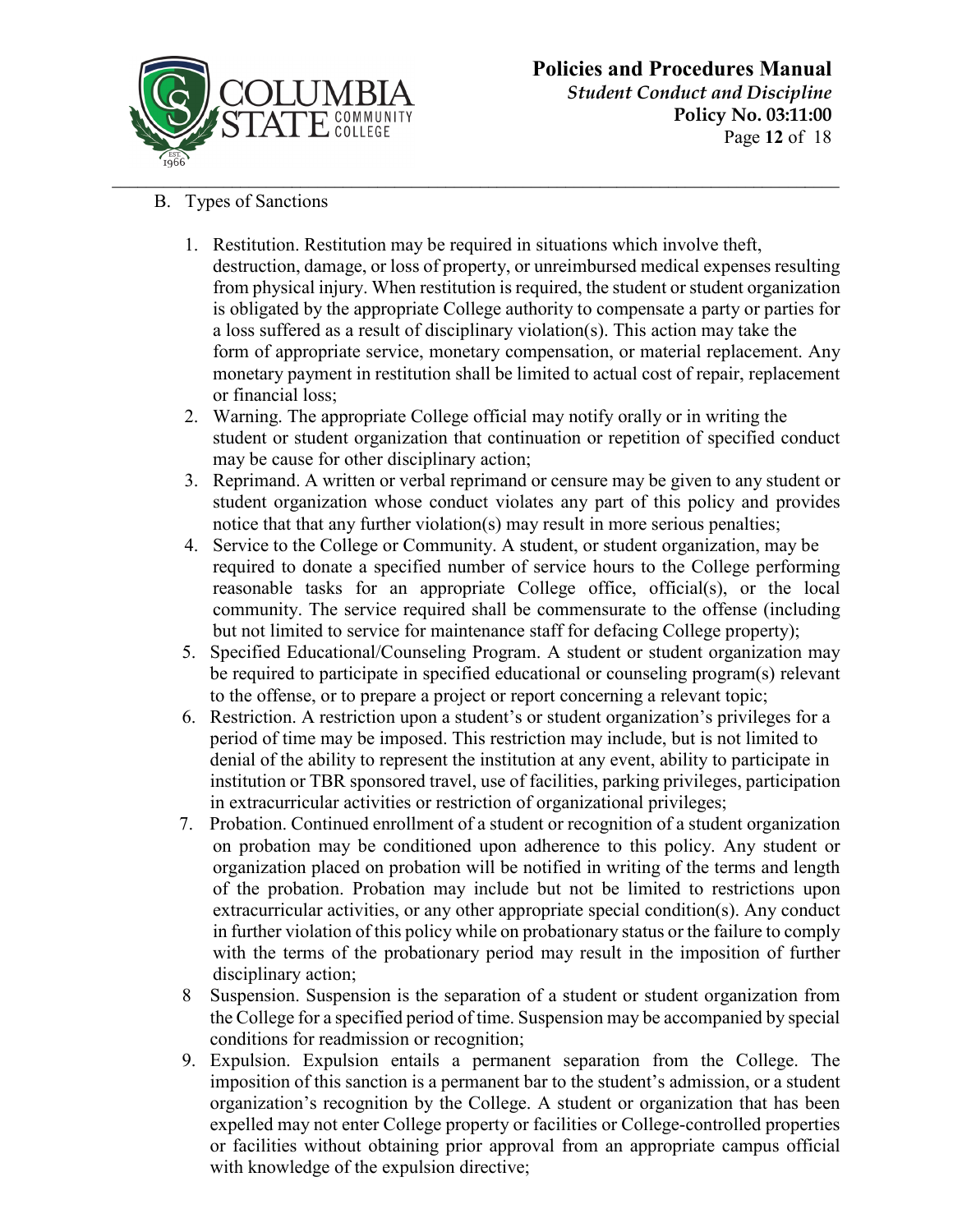

- 10. Revocation and Withholding of Admission, Degree, or Credential; and
- 11. Interim Involuntary Withdrawal or Suspension. As a general rule, the status of a student or student organization accused of violation of TBR rules, this policy, or a College policy should not be altered until a final determination has been made in regard to the charges. However, interim or involuntary withdrawal or suspension, pending the completion of disciplinary procedures, may be imposed upon a finding that the conduct, or attempted conduct of the student poses a direct threat to the safety of any other member of the College, its guests, property, or the student's behavior is materially and substantially disruptive of the College's learning environment or other campus activities. In any case of interim or involuntary withdrawal or suspension, the student, or student organization, shall be given an opportunity at the time of the decision, or as soon thereafter as reasonably possible, to contest the suspension in accordance with this policy.
- C. The President is authorized, either personally or through a designee, to negotiate a mutually acceptable resolution to any disciplinary proceeding or to rescind or convert any sanction imposed to a lesser sanction.
- V. Disciplinary Procedures
	- A. The College shall provide students with a system of constitutionally and legally sound procedures that provide the protection of due process of law in accordance with TBR System-wide Student Rules, this policy, and applicable state and federal law. All policies adopted related to student conduct shall be subject to prior review and approval by the TBR Offices of General Counsel and Academic Affairs. Once adopted or amended, all disciplinary procedures shall be affirmatively communicated to the faculty, staff, and students of the College as well as published in appropriate websites, handbooks, or manuals.
	- B. At community colleges, the Vice President of Student Affairs or other administrator designated by the College is responsible for matters within the scope of this policy, except that the Vice President for Academic Affairs is responsible for matters related to academic misconduct. In situations where the conduct could fall within both areas of responsibility, the two offices will confer and decide which procedures will apply and advise the student or student organization in writing of the decision.
	- C. Complaints related to discrimination, harassment, and retaliation that are not subject to another rule will be investigated and resolved in accordance with this policy and the institution's restatement of this policy, procedures, and processes.
		- 1. In determining whether the evidence establishes a violation of institutional policy, the institution shall use the preponderance of the evidence standard for contested cases, as explained in [TBR Policy 1.06.00.05,](https://policies.tbr.edu/policies/uniform-procedures-cases-subject-uniform-administrative-procedures-act) Uniform Procedures for Cases Subject to the Uniform Administrative Procedures Act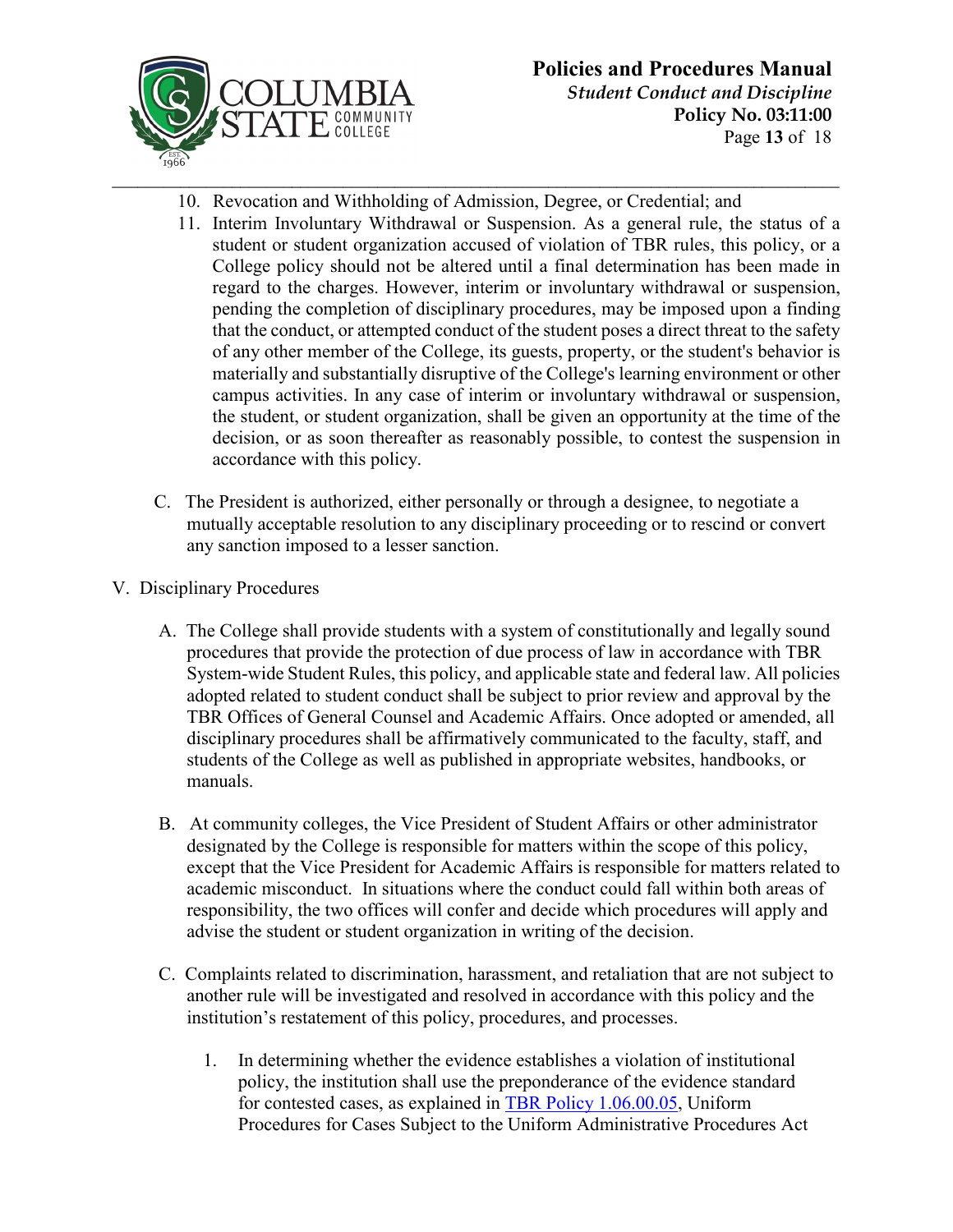

and Department of State Rule 1360-04-01. At all times the burden of obtaining evidence and establishing a violation shall be on the institution.

- 2. In the event of bias or conflict of interest by a College official, the College may appoint a substitute, who may or may not be employed by the College.
- 3. The investigator shall conduct an appropriate investigation, which may include interviews of the parties and witnesses, as well as review of documents and other information. The purpose of the investigation is to determine whether the evidence establishes a violation of the College policy and procedures. The parties are encouraged, but not required, to provide information that they want the investigator to consider.
- 4. The investigator shall provide written notice of receipt of a written complaint or the decision to initiate an investigation.
- 5. The investigator shall notify students that the College will comply with FERPA and only disclose information in accordance with FERPA and other applicable law.
- 6. The investigator shall prepare a report summarizing the investigation. The report shall include, but not be limited to, the dates of the alleged occurrences, the response of the respondent, the findings of the investigator, and recommendations regarding disposition of the complaint.
- 7. The report shall be submitted to the College's President within sixty (60) calendar days following receipt of the complaint, absent cause for extending the investigation timeline. In situations where more time is needed to complete the investigation, written notice shall be provided to the parties explaining the reasons.
- 8. The President shall review the investigator's report and shall make a written determination as to whether this policy, and College policy, processes, and procedures have been violated and the appropriate disciplinary sanction, if any. The President's determination and the investigator's report shall be provided to the parties, unless prohibited by law.
- 9. Either party may send a written request to reconsider to the President within ten (10) working days, absent good cause, of receipt of the President's determination.
	- a. The request to reconsider process shall consist of an opportunity for the parties to provide information to the President's attention that would change the determination and/or disciplinary sanction. A party must explain why the factual information was incomplete, the analysis of the facts was incorrect, the determination was affected by bias or a conflict of interest, procedural irregularity, and/or the appropriate standard was not applied, and how this would affect the determination. Failure to do so may result in denial of the request to reconsider.
	- b. The parties will not be allowed to present their request to reconsider in person unless the President determines, in his or her sole discretion, to allow an in-person appearance.
	- c. The President shall issue a written response to the request to reconsider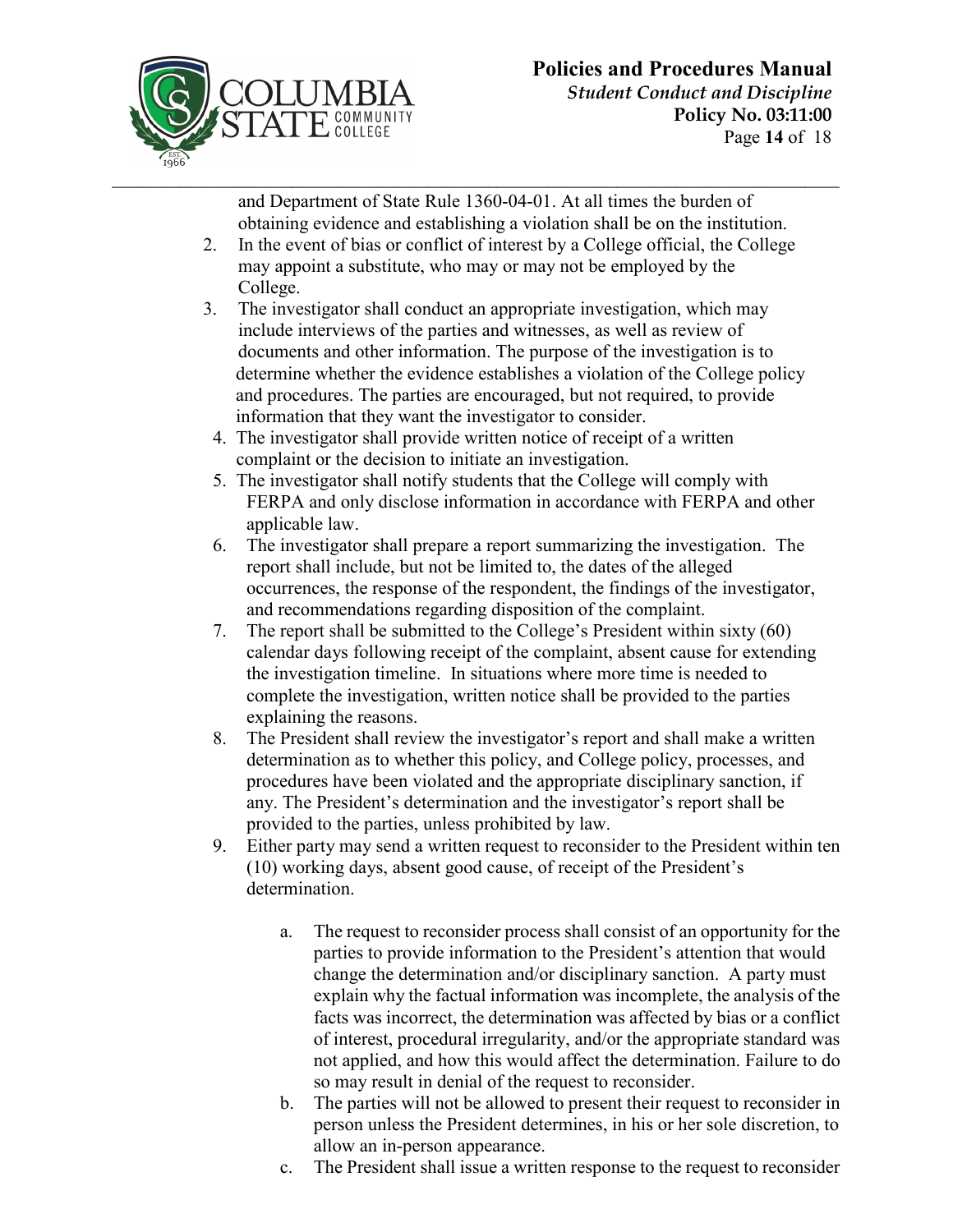

as promptly as possible. The decision will constitute the College's final decision.

- d. The College shall provide written notice of the ability to contest the determination and/or disciplinary sanctions, including where applicable, the ability to request a contested case hearing pursuant to the UAPA, to the parties at the time the parties are advised of the determination and upon the resolution of any request to reconsider or appeal.
- D. Students and student organizations subject to any disciplinary sanction are entitled to a due process hearing in accordance with this policy and standards established by the constitutions of the State of Tennessee and the United States unless that right is waived after receiving written notice of the available procedures.
- E. All proceedings under this policy will be held in closed session and not open to the public. Formal rules of evidence shall not be applicable. The administrator or committee chair may exclude evidence which in their judgment is immaterial, irrelevant, or unduly repetitious.
- F. Written notice to a student or student organization is accomplished either by handing a copy to the student; sending documents via to email to the student's or student organization's College email account; email account of record on file with the College; or by sending a copy via certified mail, registered mail, return receipt requested mail, or a nationally recognized delivery service that tracks delivery to the student's residence of record or the student organization's address of record.
- G. Initiation of Changes
	- 1. A College may initiate the disciplinary process on the basis of written allegations received from any source, including any member of the College community. Complaints should be directed to the Vice President of Student Affairs or other administrator identified by the College, except that complaints relating to discrimination, harassment, and retaliation should be referred to the administrator identified by the College so that such complaints can be handled in accordance with College policy and procedures. The College may also initiate disciplinary procedures without written allegations if it becomes aware of potential violations of these rules through other means.
	- 2. When the allegations, if proven, may warrant the imposition of a disciplinary sanction, the College shall inform the student of the allegations and proceed to gather information concerning the matter, including, but not limited to , interviewing relevant witnesses and reviewing relevant documents and evidence. Students who may be the subject of disciplinary sanctions will be provided the minimum due process protections identified in this policy.
	- 3. After reviewing the evidence, the administrator with responsibility for the matter shall decide whether sufficient evidence exists to charge the student, and if so, the appropriate disciplinary sanction(s). Notice of the charges and disciplinary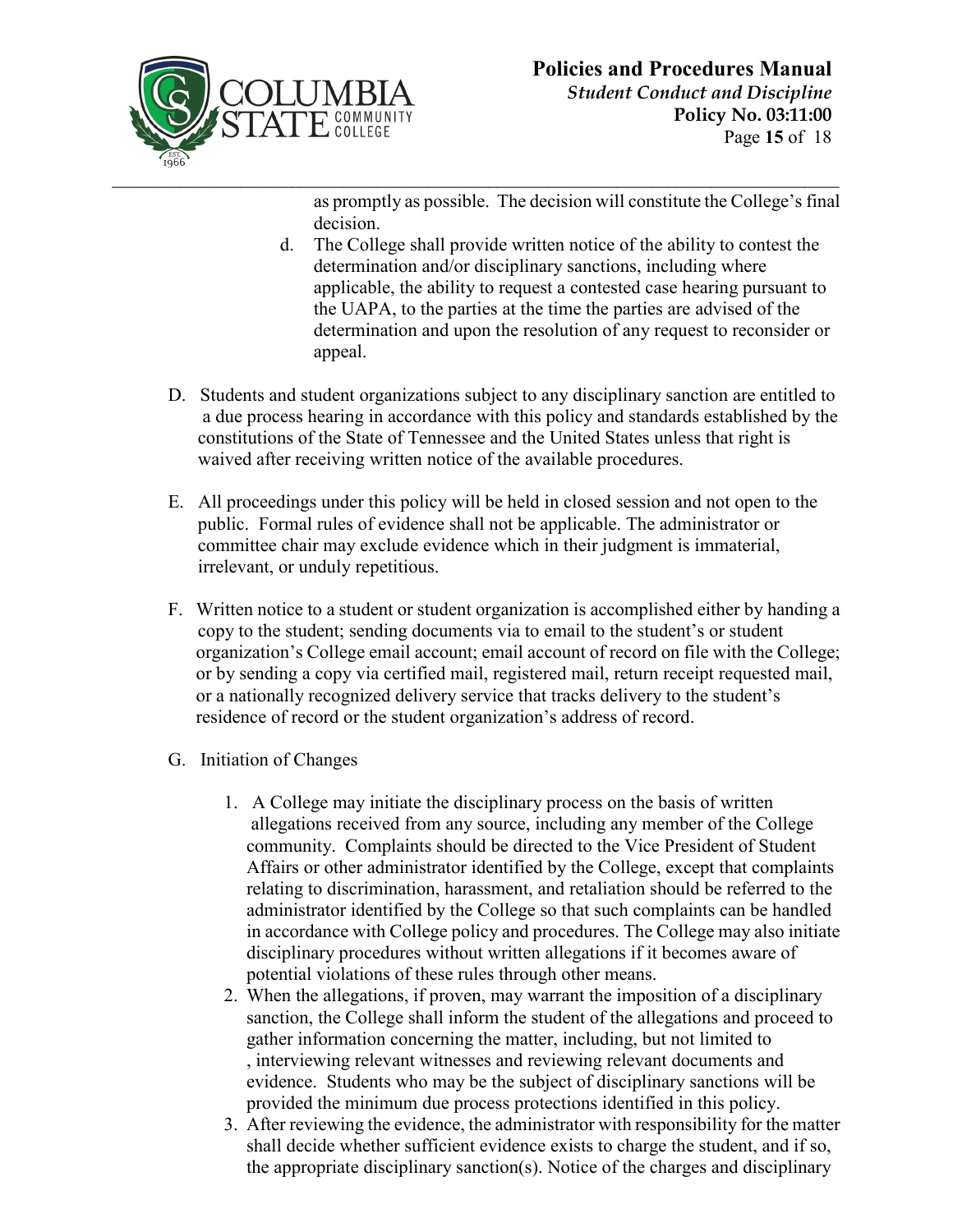

sanction(s), if any, shall be provided in writing to the student. If there is insufficient evidence to continue the disciplinary process, the matter will be closed, and written notice will be provided to the student.

- H. Minimum Due Process Protections. The College shall provide the following minimum procedural due process protection components in disciplinary matters:
	- 1. The student shall be advised, in writing, of the breach of the policy provision(s) of which he or she is charged;
	- 2. The student shall be advised of the time, date, and place of the hearing allowing reasonable time for preparation; and
	- 3. The student shall be advised of the following rights applicable at the hearing:
		- a. The right to present his or her case;
		- b. The right to be accompanied by an advisor of his or her choice. The advisor's participation shall be limited to advising the student, and not include advocating on behalf of the student, speaking on behalf of the student, or otherwise actively representing the student. An advisor is not permitted to interfere with the hearing;
		- c. The right to call witnesses on his or her behalf;
		- d. The right to confront witnesses against him or her; and
		- e. The method and time limitations for appeal, if any is applicable.
- I. Options for Students. Four potential processes exist for adjudication of disciplinary matters. The student will be informed in writing of each available option and the due process rights associated with each option. A student will have five (5) business days following written notification to select an option. If a student fails to return the election of a procedure in a timely manner, the student will be deemed to have waived the right to contest the disciplinary sanction. Selection of one option constitutes waiver of all other options.
	- 1. Contested Case Hearing: All cases which may result in either: suspension or expulsion of a student from the College for disciplinary reasons, or revocation of registration of a student organization, are subject to the contested case provisions of the Uniform Administrative Procedures Act , T.C.A. § 4-5-301 et seq., and **TBR Policy 1.06.00.05**, Uniform Procedures for Cases Subject to the Uniform Administrative Procedures Act, unless the student or student organization, after receiving written notice, waives those procedures.
	- 2. A student at a community college may elect a College panel hearing.
		- a. Institutional Panel Hearing (Community Colleges)
			- (1) A College panel hearing committee at a community college shall consist of at least three (3) individuals and include at least one (1) student. The Vice President for Student Affairs or other administrator identified by the College will assemble the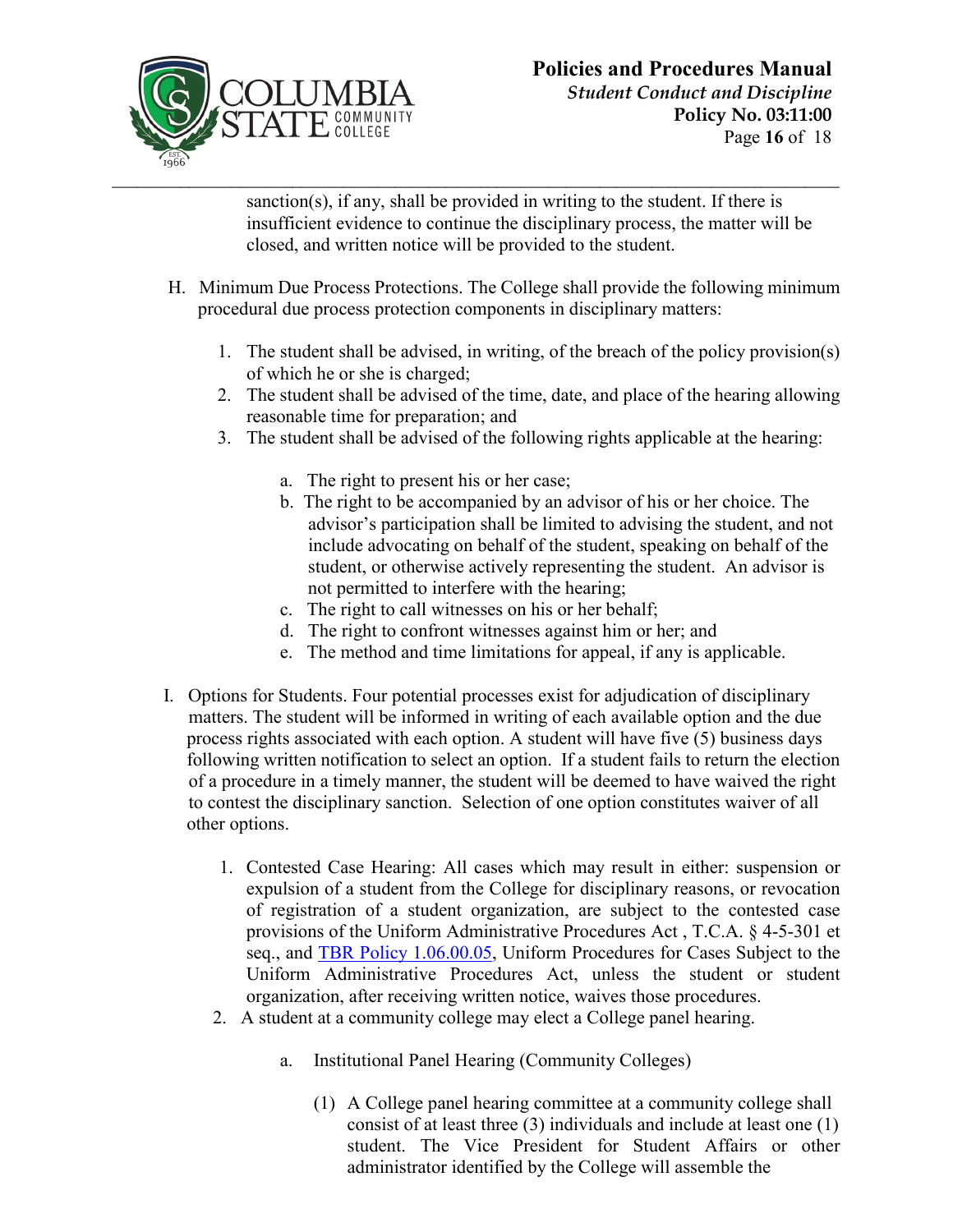

committee and coordinate the hearing but will not vote as to the committee's decision. An individual who has an interest in the incident, a conflict of interest, or a bias is not permitted to serve on the committee. The College may appoint individuals from standing pools and/or appoint ad hoc committees.

**\_\_\_\_\_\_\_\_\_\_\_\_\_\_\_\_\_\_\_\_\_\_\_\_\_\_\_\_\_\_\_\_\_\_\_\_\_\_\_\_\_\_\_\_\_\_\_\_\_\_\_\_\_\_\_\_\_\_\_\_\_\_\_\_\_\_\_\_\_\_\_\_\_\_\_\_\_\_\_\_\_\_\_\_\_**

- (2) The committee will set a hearing date that is within fifteen (15) business days of receipt of the student's request for a panel hearing. The student must be notified of the date, time, and location of the hearing as soon as possible, but given at least seven (7) calendar days' notice. A student will be notified of the due process protections provided for in these rules.
- (3) The committee will conduct the hearing, consider the relevant evidence presented, and make a decision based on a simple majority vote. The committee can either uphold, overturn, or lessen the disciplinary finding and/or sanction. The results of the decision will be conveyed to the student in writing, through the Vice President for Student Affairs or other administrator identified by the College, within ten (10) business days of the hearing.
- (4) If the committee upholds or lessens the disciplinary finding and/or sanction, the student may appeal in writing to the President within five (5) business days following receipt of the decision of the committee. The president will make a decision within ten (10) business days. The President's decision is final.
- (5) The President, Vice President of Student Affairs or other administrator identified by the College has the ability to extend deadlines for good cause and upon written notice to the student.
- (6) The College shall maintain all submissions by the student and all decisions of College officials and committees permanently.
- 3. Administrative Resolution. An administrative resolution involves the student meeting with a single administrator appointed by college students, the Vice President for Student Affairs or other administrator identified by the College or the President. There is no appeal. The decision of the administrator is final.
- 4. A student may elect not to contest the disciplinary action, either affirmatively or by failing to return the election of a procedure in a timely manner, which serves as a waiver of the right to contest the disciplinary action.
- J. Procedures Related to Interim Involuntary Withdrawal or Suspension Hearings.
	- 1. When the Vice President for Student Affairs or other administrator identified by the College determines that an interim suspension or other interim measure is required for the health and safety of the College community and/or property, or to prevent an ongoing imminent threat of disruption to or interference with the normal operations of the institution, the student will receive an opportunity for an informal hearing with the Vice President of Student Affairs or other administrator identified by the College to contest the interim measure.